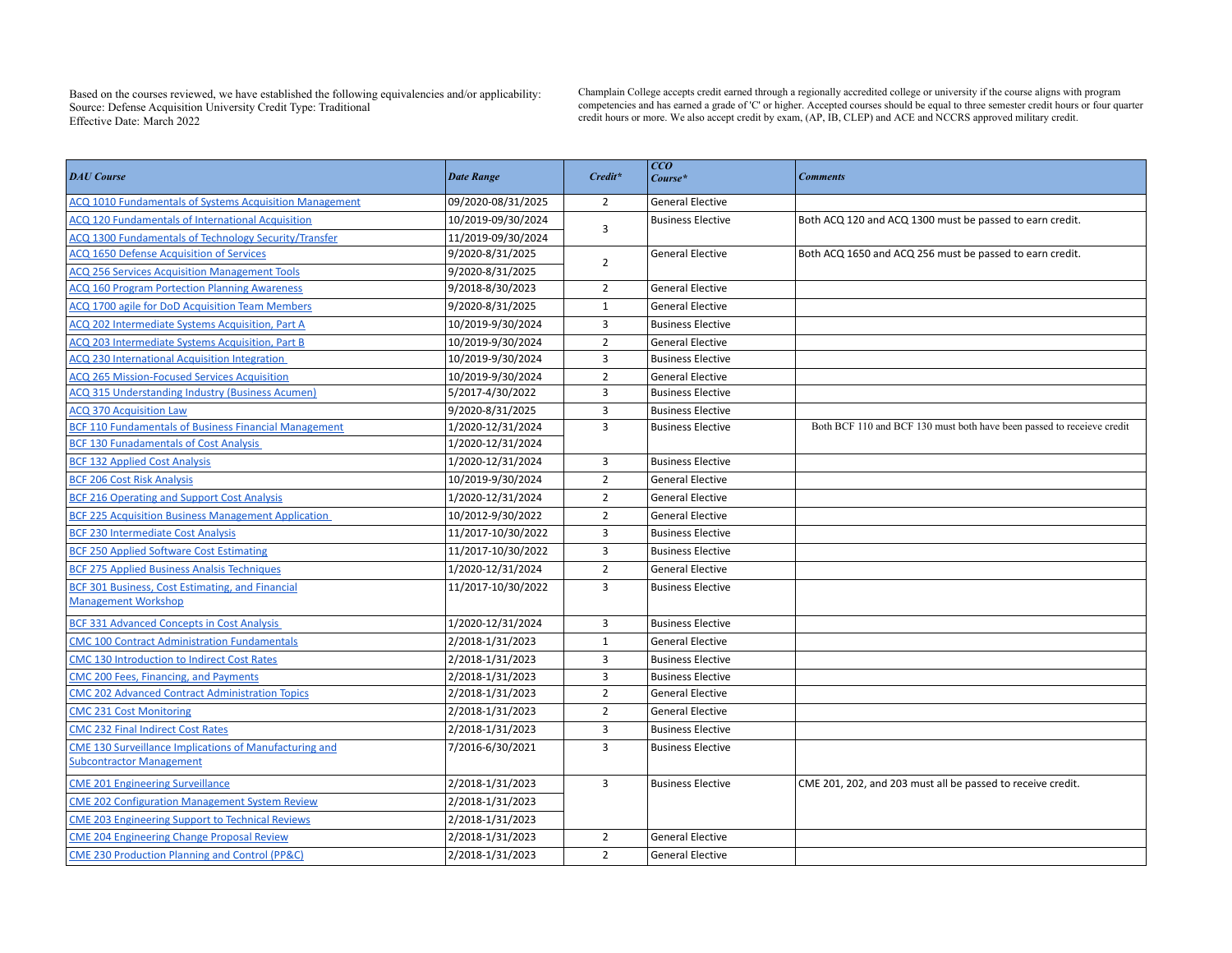| <b>CME 250 Software Acquisition Management (SAM) Policy and</b> | 1/2016-12/31/2020  | $\overline{2}$ | <b>General Elective</b>           |                                                          |
|-----------------------------------------------------------------|--------------------|----------------|-----------------------------------|----------------------------------------------------------|
| <b>Procedures</b>                                               |                    |                |                                   |                                                          |
| <b>CME 260 Software Acquisition Management (SAM) Policy</b>     | 1/2016-12/31/2020  | $\overline{2}$ | <b>General Elective</b>           |                                                          |
| <b>Implementation</b>                                           |                    |                |                                   |                                                          |
| CMQ 131 Data Collection and Analysis                            | 10/2020-9/30/2025  | 3              | <b>General Elective</b>           | CMQ 131 and 231 must both be passed to earn credit.      |
| CMQ 231 Data Collection and Analysis Application                | 10/2020-9/30/2025  |                |                                   |                                                          |
| <b>CMQ 142 Basic Measuring</b>                                  | 4/2015-3/31/2020   | $\mathbf{1}$   | <b>General Elective</b>           | CMQ 142 and 242 must both be passed to earn credit.      |
| <b>CMQ 242 Measuring Techniques</b>                             | 4/2015-3/31/2020   |                |                                   |                                                          |
| <b>CMQ 200 Statistical Sampling</b>                             | 10/2020-9/30/2025  | 3              | <b>General Elective</b>           | CMQ 200, 210, and 220 must all be passed to earn credit. |
| <b>CMQ 210 Calibration Systems</b>                              | 10/2020-9/30/2025  |                |                                   |                                                          |
| CMQ 220 Root Cause Analysis (RCA)                               | 10/2020-9/30/2025  |                |                                   |                                                          |
| CMQ 211 Quality Management System (QMS) Auditor                 | 10/2020-9/30/2025  | 3              | <b>General Elective</b>           |                                                          |
| CMQ 212 Effective Control of Nonconforming Material (NCM)       | 10/2020-9/30/2025  | $\overline{2}$ | <b>General Elective</b>           |                                                          |
| CMQ 230 Quality Control Graphics and Charting                   | 4/2015-3/31/2020   | 3              | <b>General Elective</b>           | CMQ 230 and 232 must both be passed to earn credit.      |
| CMQ 232 Creation and Evaluation of Quality Control              | 4/2015-3/2020      |                |                                   |                                                          |
| <b>Graphics in Statistical Process Control</b>                  |                    |                |                                   |                                                          |
| <b>CMQ 242 Measuring Techniques</b>                             | 4/2015-3/2020      | $\mathbf{1}$   | <b>General Elective</b>           |                                                          |
| <b>CON 100 Shaping Smart Business Arrangements</b>              | 5/2016-4/30/2021   | $\overline{2}$ | <b>General Elective</b>           |                                                          |
| <b>CON 121 Contract Planning</b>                                | 9/2019-8/31/2024   |                |                                   | CON 121, 124, and 127 must all be passed to earn credit. |
| <b>CON 124 Contract Execution</b>                               | 9/2019-8/31/2024   | 3              | <b>Business Elective</b>          |                                                          |
| <b>CON 127 Contract Management</b>                              | 9/2019-8/31/2024   |                |                                   |                                                          |
| <b>CON 170 Fundamentals of Cost and Price Analysis</b>          | 10/2011-9/30/2021  | 3              | <b>Business Elective</b>          |                                                          |
| <b>CON 200 Business Decisions for Contracting</b>               | 5/2016-4/30/2021   | $\overline{2}$ | <b>General Elective</b>           |                                                          |
| <b>CON 216 Legal Considerations in Contracting</b>              | 5/2016-4/30/2021   | 3              | <b>Business Elective</b>          |                                                          |
| <b>CON 234 Joint Contingency Contracting Course</b>             | 6/2010-5/31/2020   | $\overline{3}$ | <b>Business Elective</b>          |                                                          |
| <b>CON 243 Architect-Engineer Contracting</b>                   | 4/2017-3/31/2022   | 3              | <b>Business Elective</b>          |                                                          |
| <b>CON 244 Construction Contracting</b>                         | 5/2016-4/31/2021   | $\overline{2}$ | <b>General Elective</b>           |                                                          |
| <b>CON 252 Fundamentals of Cost Accounting Standards</b>        | 9/2019-8/31/2024   | $\overline{3}$ | <b>ACCT 345/Business Elective</b> |                                                          |
| <b>CON 270 Intermediate Cost and Price Analysis</b>             | 9/2019-8/31/2024   | $\overline{3}$ | <b>Business Elective</b>          |                                                          |
| <b>CON 320 Advanced Indirect Cost Analysis</b>                  | 10/2017-3/31/2022  | 3              | <b>Business Elective</b>          |                                                          |
| CON 334 Advanced Contingency Contracting Officer's Course       | 4/2017-3/31/2022   | $\overline{2}$ | <b>General Elective</b>           |                                                          |
| <b>CON 370 Advanced Cost and Price Analysis</b>                 | 4/2017-3/31/2022   | $\overline{4}$ | <b>Business Elective</b>          |                                                          |
| <b>ENG 101 Fundamentals of Systems Engineering</b>              | 2/2018-1/31/2023   | 3              | <b>General Elective</b>           |                                                          |
| <b>ENG 201 Applied Systems Engineering in Defense</b>           | 2/2018-1/31/2023   | 3              | <b>General Elective</b>           |                                                          |
| <b>Acquisition, Part I</b>                                      |                    |                |                                   |                                                          |
| <b>ENG 302 Advanced Systems Engineering</b>                     | 10/2018-9/30/2020  | 6              | <b>General Elective</b>           |                                                          |
| <b>EVM 101 Fundamentals of Earned Value Management</b>          | 11/2017-10/30/2022 | $\overline{2}$ | <b>General Elective</b>           |                                                          |
| <b>EVM 202 Intermediate Earned Value Management</b>             | 11/2017-10/30/2022 | 3              | <b>Business Elective</b>          |                                                          |
| <b>EVM 263 Principles of Schedule Management</b>                | 9/2018-8/30/2023   | $\overline{2}$ | <b>General Elective</b>           |                                                          |
| FE 302 Advanced Facilities Engineering                          | 6/2016-5/31/2021   | $\mathbf{1}$   | <b>General Elective</b>           |                                                          |
| <b>GRT 201 Grants and Agreements Management</b>                 | 4/2017-3/31/2022   | $\overline{3}$ | <b>Business Elective</b>          |                                                          |
| <b>IND 105 Contract Property Fundamentals</b>                   | 7/2015-8/31/2020   | $\overline{3}$ | <b>Business Elective</b>          |                                                          |
| <b>IND 205 Contract Government Property Management</b>          | 7/2015-8/31/2020   | $\overline{3}$ | <b>Business Elective</b>          |                                                          |
| <b>Systems and Auditing Concepts</b>                            |                    |                |                                   |                                                          |
| ISA 101 Basic Information Systems Acquisition                   | 10/2015-9/30/2020  | $\overline{3}$ | <b>General Elective</b>           |                                                          |
| <b>ISA 201 Intermediate Information Systems Acquisition</b>     | 10/2015-9/30/2020  | $\overline{4}$ | <b>Technical Elective</b>         |                                                          |